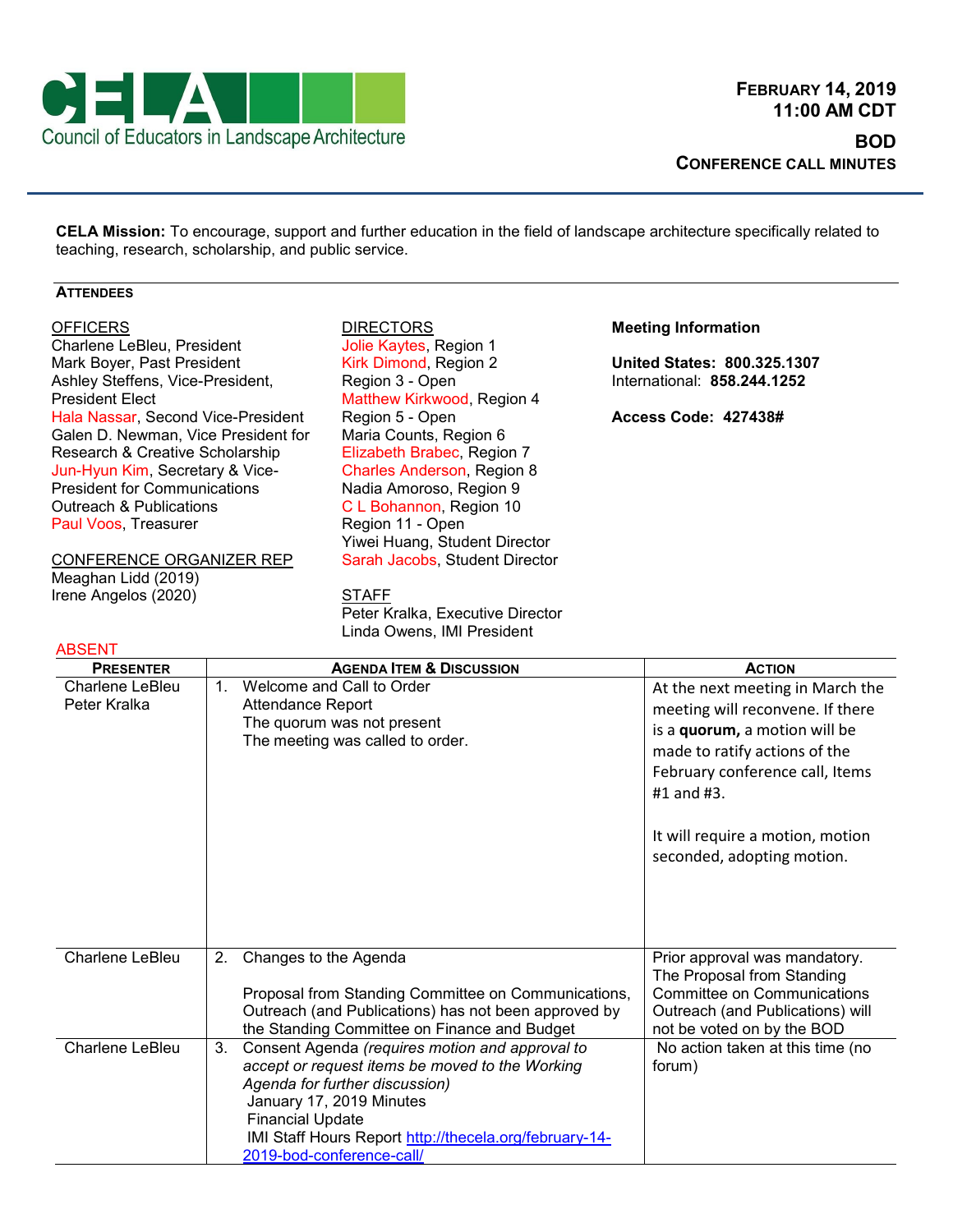

| Peter Kralka<br>Linda Owens                                                                                         | <b>Executive Office Report</b><br>4.<br>a. Fonteva Update<br>IMI IT department along with CELA staff is working<br>on preparing necessary upload of records to Fontiva<br>b. Strategic Planning Follow up<br>The Planning Session took place on February 7th.<br>CELA President, President-Elect, Past-President,<br>two Incoming Officers, Executive Director, and IMI<br>President, were the participants. Marcy Cottle<br>facilitated the Strategic Planning Session<br>c. 2019 Election Results<br>Two Regions had equal number of votes. ED follows<br>up with non-participants from those Regions                                                                                                        | Follow up documents will be<br>created, presented at the next<br>BOD meeting. The next step will<br>be adaptation of the CELA Road<br>Map.<br>Election will be extended for the<br>two Regions to collect votes from<br>non-participants |
|---------------------------------------------------------------------------------------------------------------------|----------------------------------------------------------------------------------------------------------------------------------------------------------------------------------------------------------------------------------------------------------------------------------------------------------------------------------------------------------------------------------------------------------------------------------------------------------------------------------------------------------------------------------------------------------------------------------------------------------------------------------------------------------------------------------------------------------------|------------------------------------------------------------------------------------------------------------------------------------------------------------------------------------------------------------------------------------------|
|                                                                                                                     | d. Modified Accrual Method of Accounting<br>Modifying the accounting method from accrual to<br>cash basis is most common practice within non-profit<br>organizations. It provides more accurate picture on<br>current assets. Not all invoiced dues are collected.                                                                                                                                                                                                                                                                                                                                                                                                                                             |                                                                                                                                                                                                                                          |
| Charlene<br>5.<br>LeBleu                                                                                            | 6. President's Report<br>a. Landscape Journal<br>The contract between the LJ Editor and CELA is<br>near completion.<br>b. Regions Membership Database Updates<br>Region Directors are being reminded about<br>submitting their membership databases.                                                                                                                                                                                                                                                                                                                                                                                                                                                           | It will be forwarded to the Editor<br>before the next BOD Meeting.                                                                                                                                                                       |
| Mark Boyer<br>Patsy Owens<br>Mark Boyer<br>Mark Boyer<br>Irene Angelos<br><b>Charlene LeBleu</b><br>7. Jun-Hyun Kim | <b>Standing Committee Reports</b><br>8.<br>a. Standing Committee on Conferences & Events<br>Registration Update was given by the Conference<br>Organizers. Total attendee registration is near 400.<br>2019 Conference (Business Meeting & Awards<br>Luncheon, Lifetime Achievement Award-Bill<br>Johnson?)<br>2020 Conference (Handouts)<br>Handouts are being prepared. A bookmark with<br>CELA 2020 logo is being developed and will be<br>distributed at the 2019 CELA Annual Meeting<br>b. Standing Committee on Strategic Planning<br>(Expectations)<br>Documents are being created to be presented to the<br>BOD in March for approval<br>c. Communications Outreach & Publications<br>No report given. |                                                                                                                                                                                                                                          |
| <b>Charlene LeBleu</b><br>Jun-Hyun Kim                                                                              | <b>Other CELA Business</b><br>9.<br><b>Board Actions</b><br>Vote on Proposal from Standing Committee on<br>$\bullet$                                                                                                                                                                                                                                                                                                                                                                                                                                                                                                                                                                                           | No vote on the Proposal                                                                                                                                                                                                                  |
|                                                                                                                     | Communications, Outreach and Publications                                                                                                                                                                                                                                                                                                                                                                                                                                                                                                                                                                                                                                                                      |                                                                                                                                                                                                                                          |
| 10. Charlene<br>LeBleu                                                                                              | 11. Adjourn<br>Being no further business the CELA BOD Conference<br>Call was adjourned at 1:00 PM, EST                                                                                                                                                                                                                                                                                                                                                                                                                                                                                                                                                                                                         |                                                                                                                                                                                                                                          |

Please add these new dates to your calendar if you have not already done so: